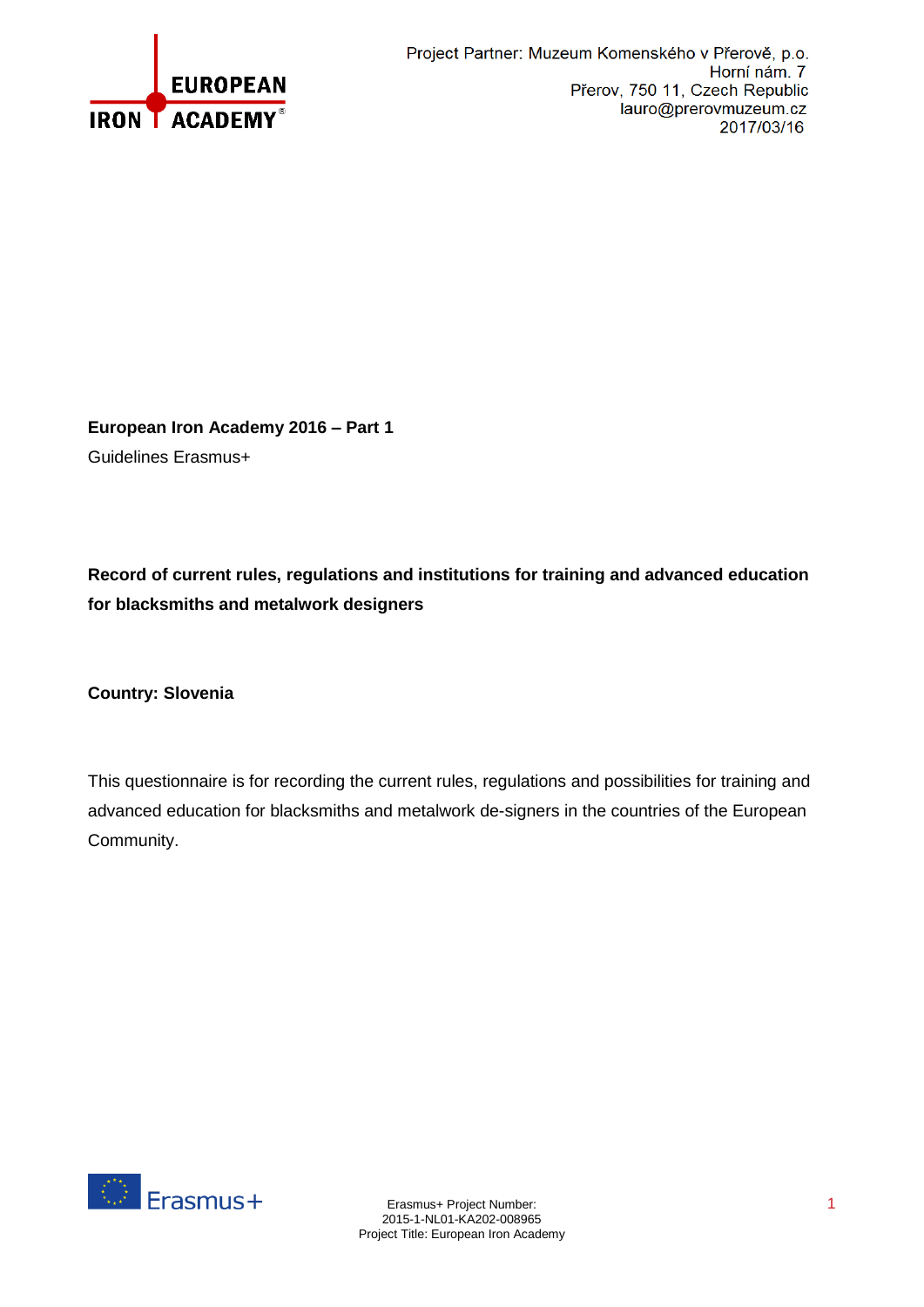

1. Which Ministry is responsible for Careers and Employment in your country? *Address / persons responsible* 

*Ministrstvo za izobraževanje, znanost in šport Masarykova c. 16, 1000 Ljubljana, Slovenija E-mail: [gp.mizs@gov.si](mailto:gp.mizs@gov.si) Phone: + 386 (0)1 400 5200 [http://www.mizs.gov.si](http://www.mizs.gov.si/) Dr. Maja Makovec Brenčič, minister*

2. Which trade/professional association is responsible in your country for blacksmiths and metalwork designers?

*There is no Blacksmith Guild or Association in Slovenia, but there is a section of metalworkers under The Chamber of Craft and Small Business of Slovenia:*

**Obrtno-podjetniška zbornica Slovenije**

Celovška cesta 71, 1000 Ljubljana, Slovenija E-mail: [info@ozs.si](mailto:info@ozs.si) Phone: +386 (0)1 58 30 500 [http://www.ozs.si](http://www.ozs.si/)

## **Sekcija kovinarjev**

Valentina Melkić, sekretarka sekcij Celovška cesta 71, 1000 Ljubljana, Slovenija E-mail: [valentina.melkic@ozs.si](mailto:valentina.melkic@ozs.si) Phone: +386 (0)1 58 30 541 Mobile: +386 (0)51 681 280

3.a) Who is legally responsible for the training of blacksmiths and metalwork designers in your country? Art

## **Center Republike Slovenije za poklicno izobraževanje (CPI)**

Kajuhova 32U, Ljubljana, Slovenija E-mail: [info@cpi.si](mailto:info@cpi.si) Phone: +386 (0)1 58 64 200 http://www.cpi.si/ Elido Bandelj, direktor

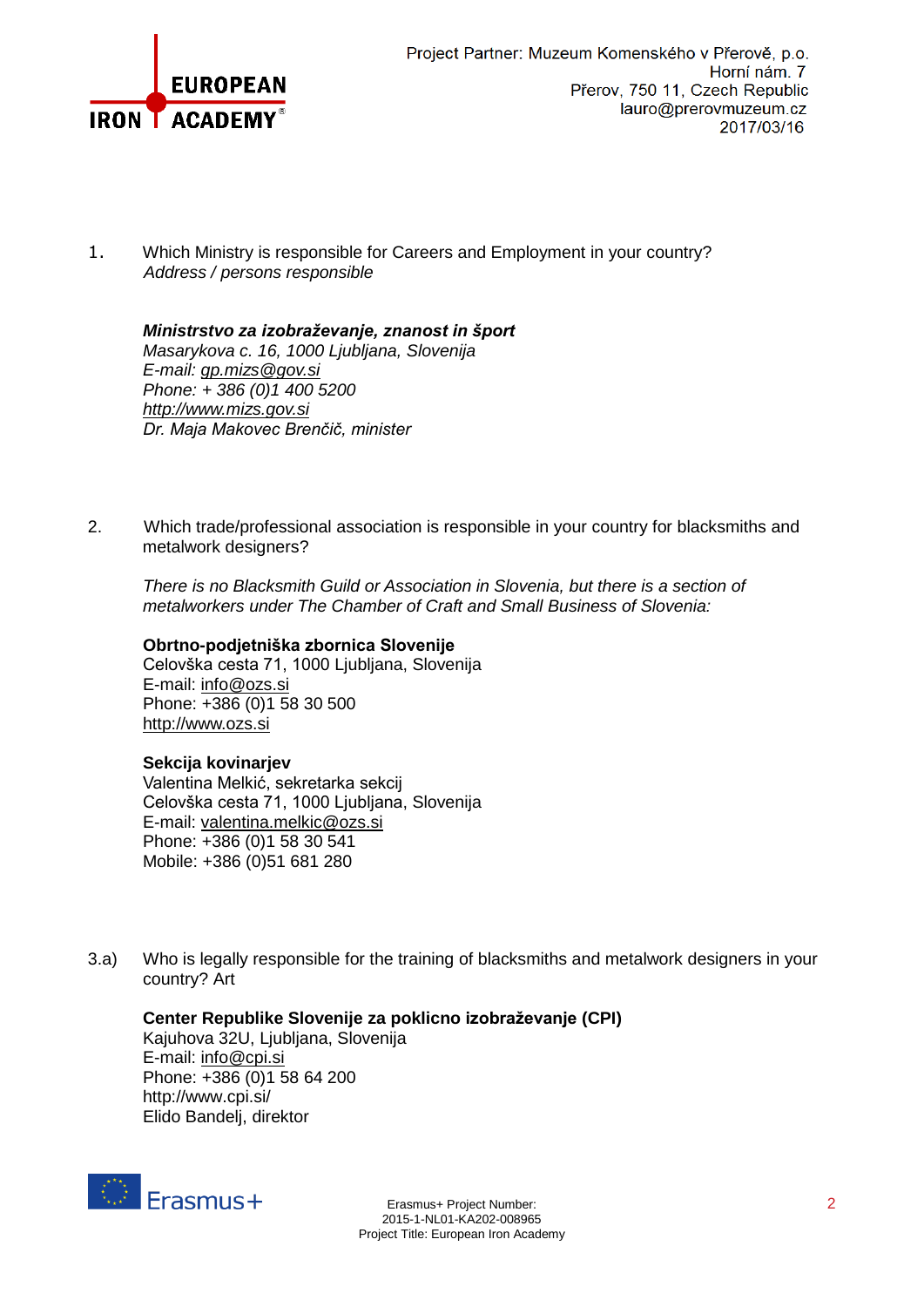

## **Nacionalno informacijsko središče za poklicne kvalifikacije**

Ob železnici 16, Ljubljana, Slovenija E-mail: nrp@cpi.si <http://www.nrpslo.org/> Tanja Logar E-mail: tanja.logar@cpi.si Phone: +386 (0)1 586 42 68

3.b) What aid/help (governmental or private) is offered in your country and to what conditions?

**SIJ-Slovenska industrija jekla, d.d. (SIJ – Slovenian Steel Group)** provides scholarships for their future employees and undertakes compulsory internships for young people, which enables them to see their theoretical knowledge merge with practical skills.

4. Which schools (including schools financed by the government or private schools) in your country provide training/education for young blacksmiths and metalwork designers? There's nothing interesting for real blacksmiths on the official schools right now and it is getting worst with the time cause the only 2 that function a bit better was closed last year(the state consider not enought interesting continuous this classes).

# **Šolski center Slovenske Konjice-Zreče**

Tattenbachova ulica 2a, 3210 Slovenske Konjice, Slovenija E-mail: [info-konjice-zrece@guest.arnes.si](mailto:info-konjice-zrece@guest.arnes.si) Phone: +386 (0)3 757 18 00 <http://www.sc-konjice-zrece.si/si/> mag. Jasmina Mihelak Zupančič, direktor

**SIJ-Slovenska industrija jekla, d.d.**

Gerbičeva ulica 98, 1000 Ljubljana, Slovenija Telefon: +386 (0)30 707 320 <http://www.sij.si/sl/> Dr. Denis Mancevič, CEO

## **Zavod Marianum Veržej**

Center domače in umetnostne obrti (Center DUO) Puščenjakova ulica 1, SI-9241 Veržej, Slovenija Phone: +386 (0)40 360 729 <http://www.marianum.si/zavod-marianum-verzej> Peter Pučnik, direktor

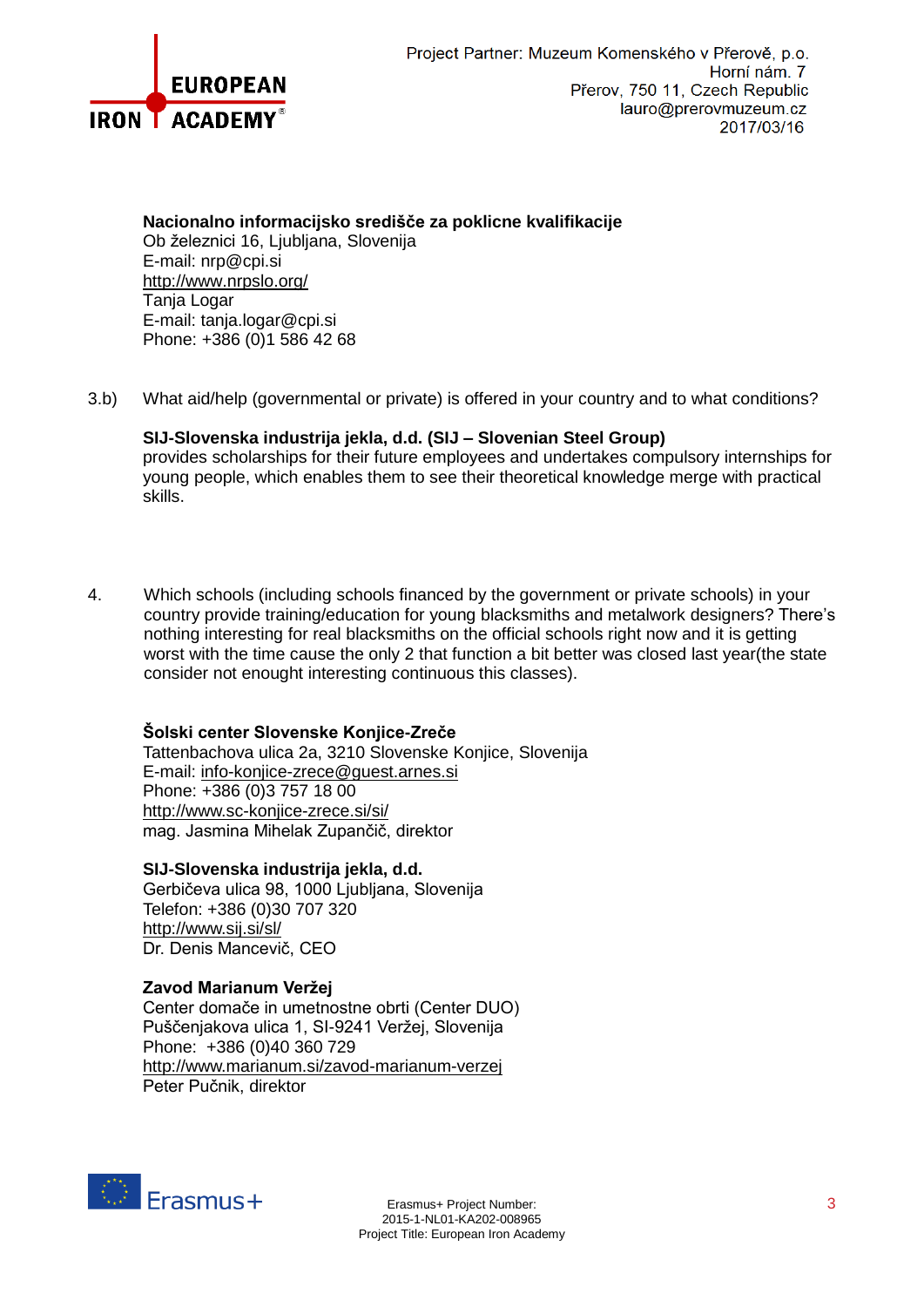

#### **GRM Novo mesto - Center biotehnike in turizma**

Sevno 13, 8000 Novo město, Slovenija E-mail: [s-sksgrm.nm@guest.arnes.si](mailto:s-sksgrm.nm@guest.arnes.si) Phone: +386 (0)7 393 47 00 http://www.grm-nm.si/ Hrovat Tone, direktor

*Which conditions have to be fulfilled to be accepted for training? Schooling – which certificates are necessary?* 

Poklicna Matura (Vocational Matriculation Certificate) Splošna Matura (General Matriculation Certificate)

*Which EQF levels (from 1 to 8) are reached during training?* 

EQF levels: 3-4

*Who issues the training certificates?* 

Authorized School

*Who conducts the practical and theoretical examinations?* 

Šolska maturitetna komisija (School Commission for Final Exam)

5. How does one become a blacksmith trainee, journeyman or a master craftsman?

Catalogue of National Vocational Qualifications: <http://www.npk.si/npk-katalogi/>

Slovenian Qualifications Framework: <http://www.nok.si/register-kvalifikacij-sok/> Who issues the certificates? *Address / persons responsible* 

Blacksmith trainee, journeyman: Schools offerring secondary vocational and technical education (point 4)

Master craftsman degree: Can be gained at Educational center of The Chamber of Craft and Small Business of Slovenia (Obrtno-podjetniška zbornica Slovenije). More: [http://www.ozs.si/Za%c4%8dlane/Izobra%c5%beevalnicenter/Podrobnostinovice/tabid/1067](http://www.ozs.si/Za%c4%8dlane/Izobra%c5%beevalnicenter/Podrobnostinovice/tabid/1067/ArticleId/4440/Default.aspx) [/ArticleId/4440/Default.aspx](http://www.ozs.si/Za%c4%8dlane/Izobra%c5%beevalnicenter/Podrobnostinovice/tabid/1067/ArticleId/4440/Default.aspx)

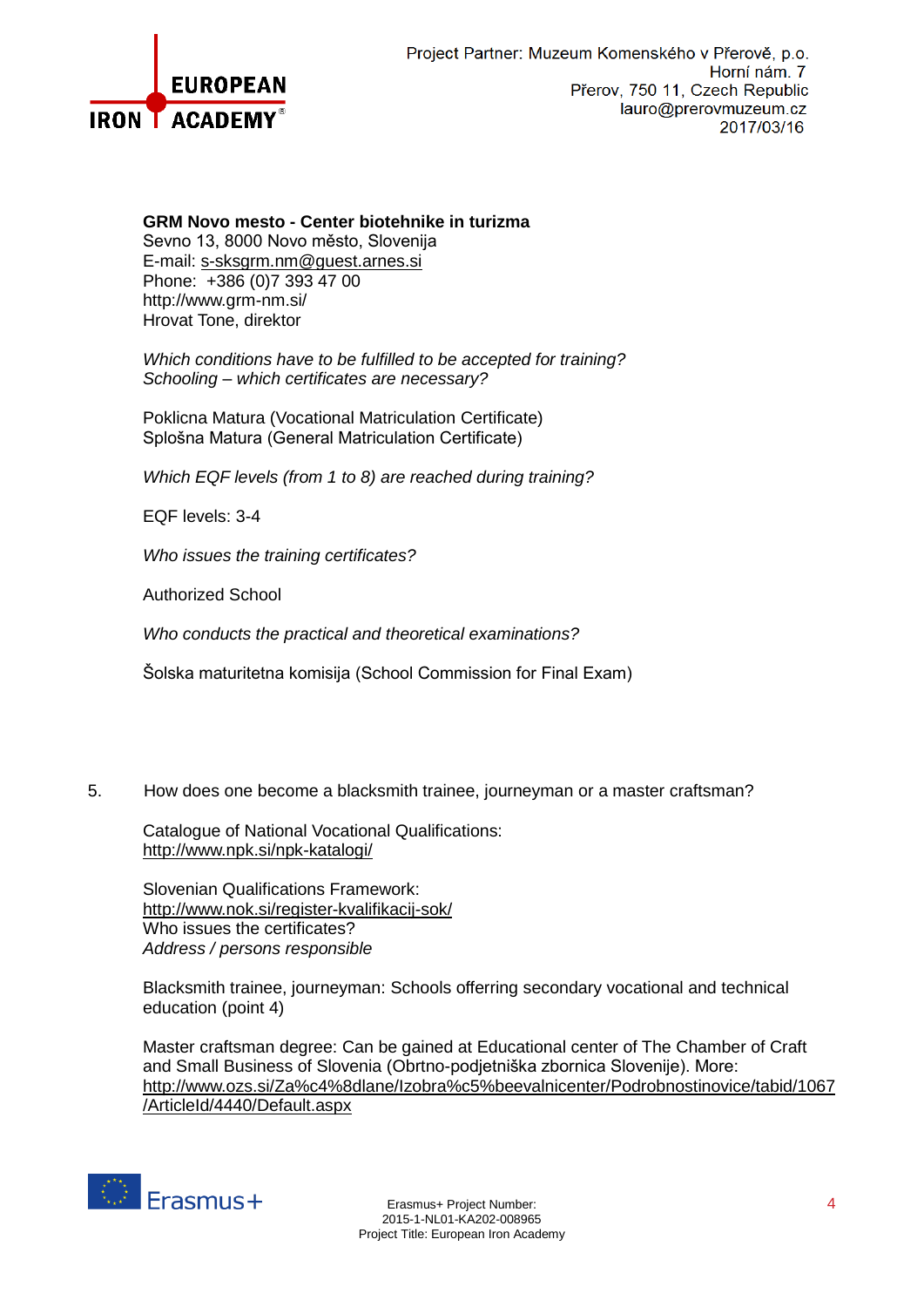

*6.* Are there free schools, academies which convey knowledge to blacksmiths and metalworkers?

*Not found. There are only workshops demonstating blacksmith traditions to public (Kovaški Šmaren in Kropa: http://www.uko.si/kovaski\_smaren.html) or for elementary schools students.*

7. Are there leading metalworker designers/companies (Stakeholders) in your country who take care of training and advanced education? (for example, who offer traineeships or support journeymen.)

# *SIJ-Slovenska industrija jekla, d.d.*

*Gerbičeva ulica 98, 1000 Ljubljana, Slovenija Telefon: +386 (0)30 707 320 <http://www.sij.si/sl/> Dr. Denis Mancevič, CEO*

## *UKO, umetnokovaška obrt in trgovina, Kropa, d.o.o.*

*Kropa 7a, 4245 Kropa, Slovenija Phone: +386 (0) 4 5337 300 E-mail: [info@uko.si](mailto:info@uko.si) [http://www.uko.si](http://www.uko.si/) Tomaž Peternel, direktor*

8. Are there institutes, academies or schools in your country which take care of advanced education (special knowledge)? *(e.g. working with metal in the preservation of ancient buildings / architecture / tools/ construction/ historic techniques or methods / blacksmiths / carriage makers. Address / persons responsible*

*No academies or institutes were found, but there are several museums or historic forges:*

## *Kovaški muzej v Kropi*

*Phone: +386 (0)4 533 72 01 E-mail: kovaski.muzej@mro.si, kropa@mro.si <http://mro.si/muzeji-in-zbirke/kovaski-muzej/> Saša Florjančič, Kustodinja*

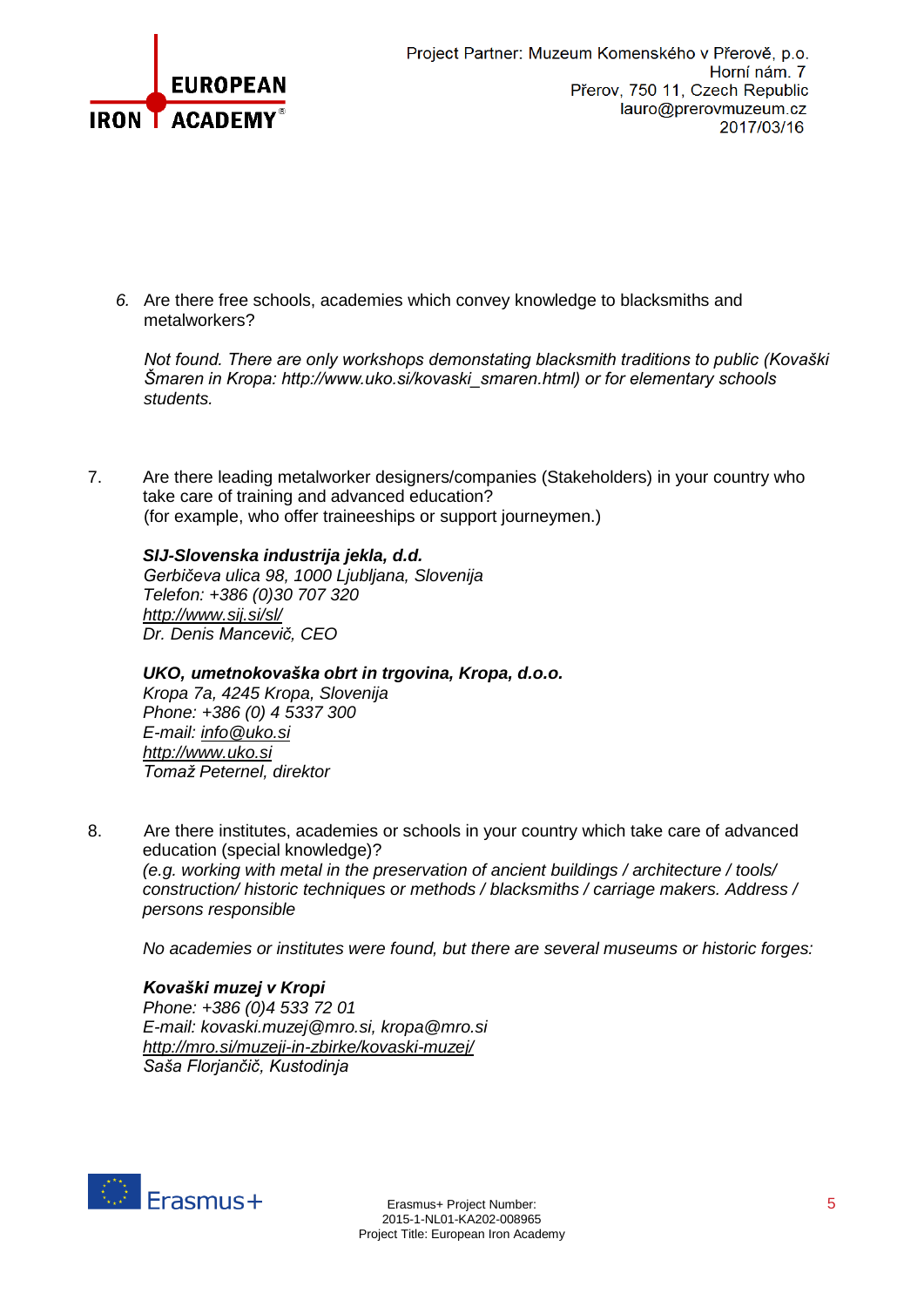

# *Blejski Grad - Grajska kovačnica*

*Umetno kovaštvo Rajko in Irena Šolar E-mail: [rajko.solar@telemach.net](mailto:rajko.solar@telemach.net) Phone: +386 (0) 41 249 531 <http://www.blejski-grad.si/muzej/grajska-kovacnica>*

# *Muzej Železniki*

*Na Plavžu 58, 4228 Železniki E-mail:muzej.zelezniki@siol.net Phone: +386 (0)4 514 73 56 <http://www.jzr.si/index.php?module=strani&stranid=167>*

#### *Društvo restavratorjev Slovenije (DRS)*

*Poljanska cesta 40, 1000 Ljubljana, Slovenija E-mail: [info@slodrs.si](mailto:info@slodrs.si) <http://www.slodrs.si/>*

*9. Which networks are available nationally and internationally for black-smiths and metalworkers? (e.g. Internet information platforms, discussion groups, free organisations etc.)* 

*No specialized network for blacksmiths. Only networks for craftsmen generally and about folk handicrafts:*

*https://www.mojobrtnik.com/spots?q=Umetnostno kovaštvo/*

*<http://www.ozs.si/obrtnik/>*

*<http://www.rokodelstvo.si/dejavnost/kovastvo>*

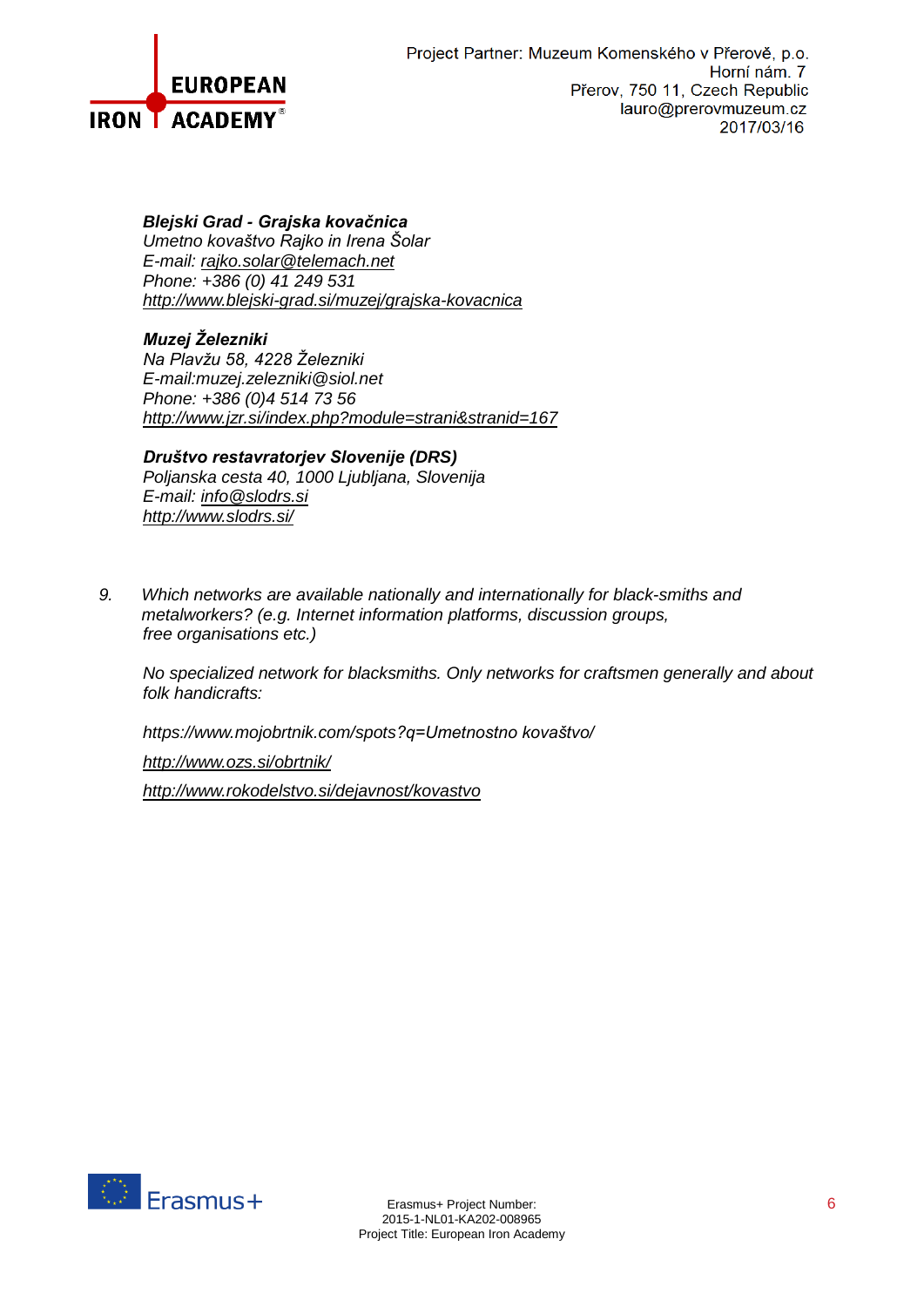

# 10. Media: which printed text books and internet media are available in your country? *Publishers / Addresses / persons responsible*

*Bogataj Janez, Mojstrovine Slovenije : srečanja s sodobnimi, Rokodelci, Rokus, Ljubljana, 1999 Bogataj Janez, Ljudska umetnost in obrti v Sloveniji, Domus, Ljubljana, 1993 Bogataj Janez, Domače obrti na Slovenskem, Državna založba Slovenije, Ljubljana, 1989 Kumer, Milan, Kovane mreže, Partizanska Knjiga, 1973 Šmitek, Janez, Kovaški muzej v Kropi, Obzorja, Maribor, 1976*

*There are also german textbooks recommended for students to improve expertise and skills:*

*Hoischen, A., Zeichenfibel für Bau- und Kunstschlosser: das technische Zeichen von Bau- und Kunstschlosserarbeiten. Ausgabe C,Oberstufe und Weiterbildung, W. Girardet, Essen, 1952 Kühn, Fritz, Stahl- und Metallarbeiten, Tübingen, 1959 Scheel, Hans, Der Bau-, Kunst- und Konstruktionsschlosser, Julius Hoffmann Verlag, Stuttgart, 1960 Scheel, Hans, Die Schmiedearbeiten : Technik, Formgebung und Anwendung, J. Hoffmann, Stuttgart, 1936*

*Wolf, Fridolin, Kunstschmiedepraxis : Arbeitstechniken, Beispiele, Oberflächenbehandlung, Coleman, Lübeck, 1974*